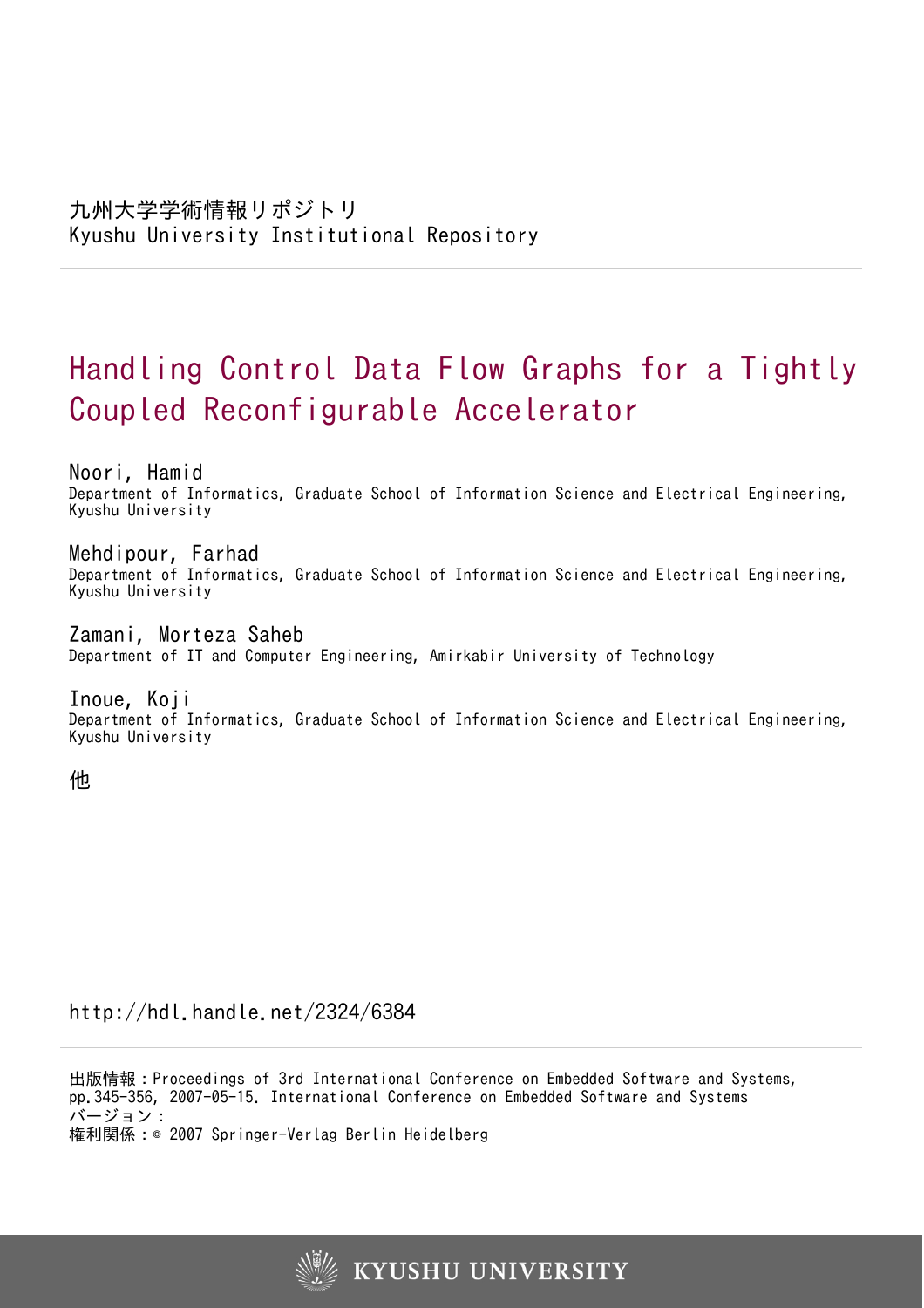# **Handling Control Data Flow Graphs for a Tightly Coupled Reconfigurable Accelerator**

Hamid Noori<sup>1</sup>, Farhad Mehdipour<sup>1</sup>, Morteza Saheb Zamani<sup>2</sup>, Koji Inoue<sup>1</sup>, and Kazuaki Murakami<sup>1</sup>

<sup>1</sup> Department of Informatics, Graduate School of Information Science and Electrical Engineering, Kyushu University, Fukuoka, Japan {noori,farhad}@c.csce.kysuhu-u.ac.jp, {inoue,murakami}@i.kyushu-u.ac.jp  $2$  Department of IT and Computer Engineering, Amirkabir University of Technology, Tehran, Iran szamani@aut.ac.ir

**Abstract.** In an embedded system including a base processor integrated with a tightly coupled accelerator, extracting frequently executed portions of the code (hot portion) and executing their corresponding data flow graph (DFG) on the accelerator brings about more speedup. In this paper, we intend to present our motivations for handling control instructions in DFGs and extending them to Control DFGs (CDFGs). In addition, basic requirements for an accelerator with conditional execution support are proposed. Moreover, some algorithms are presented for temporal partitioning of CDFGs considering the target accelerator architectural specifications. To show the effectiveness of the proposed ideas, we applied them to the accelerator of an extensible processor called AMBER. Experimental results represent the effectiveness of covering control instructions and using CDFGs versus DFGs.

# **1 Introduction**

Using an accelerator for accelerating the execution of frequently executed portions of applications is an effective technique to enhance the performance of a processor in embedded systems. In this technique, data flow graphs (DFGs) extracted from critical portions of an application are executed on an accelerator. Similar technique has been presented in [3, 4, 9, 13, 15, 22, 2, 5, 17, 21]. The accelerator can be implemented as a reconfigurable hardware with fine or coarse granularity or as a custom hardware (such as Application Specific Instruction-set Processors or extensible processors) [7]. The integration of accelerator and the processor can be tightly or loosely coupled [7, 13]. For loosely-coupled systems, there is an overhead for transferring data between the base processor and the accelerator. When an accelerator is tightly coupled [9, 2, 5, 17, 21], data is read and written directly to and from the processor's register file, making the accelerator an additional functional unit in the processor pipeline. This makes the control logic simple, as almost no overhead is required in transferring data to the

Y.-H. Lee et al. (Eds.): ICESS 2007, LNCS 4523, pp. 345–356, 2007.

<sup>©</sup> Springer-Verlag Berlin Heidelberg 2007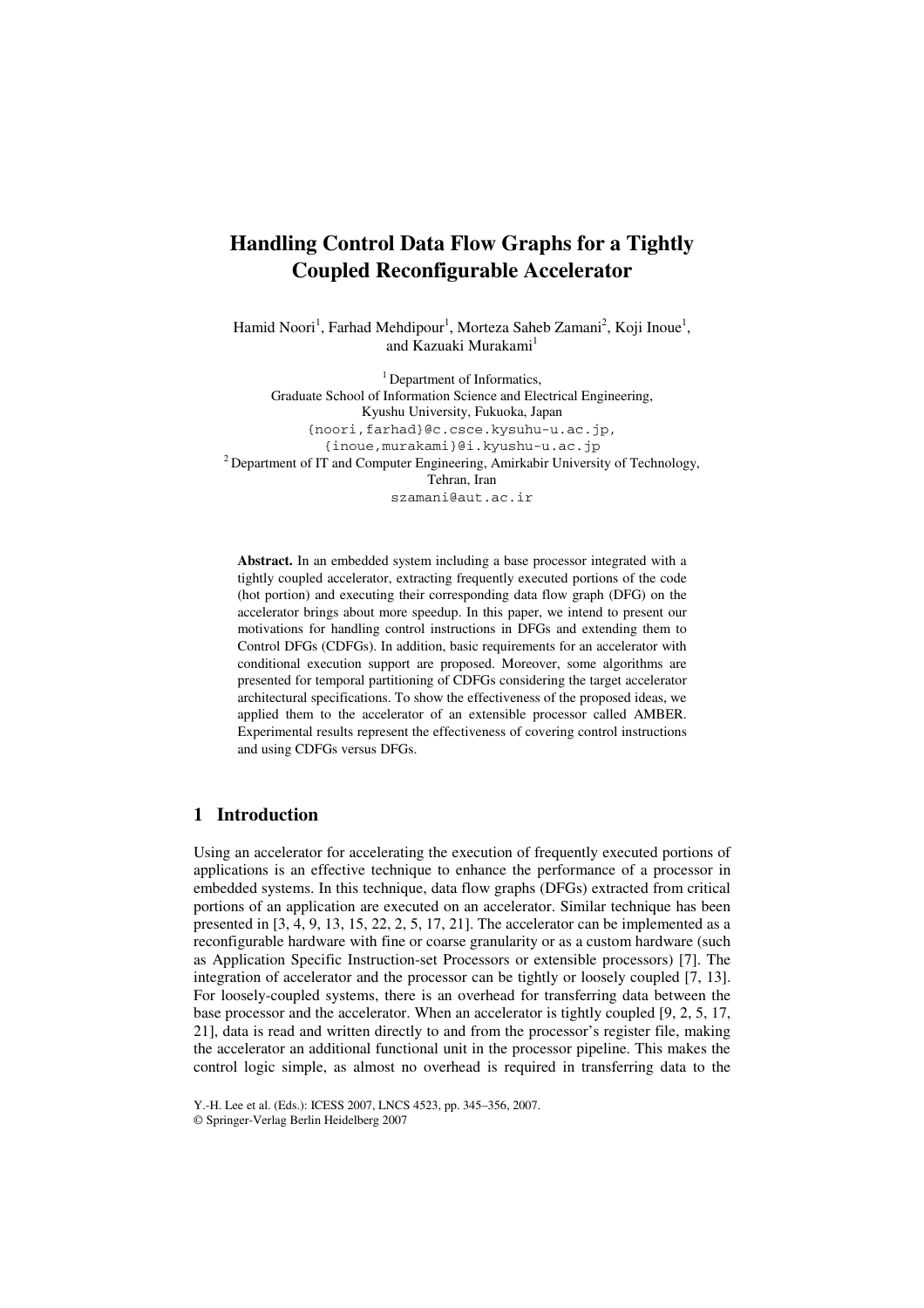programmable hardware unit, however, it increases the read/write ports of the register file. Our main focus in this paper is on a tightly coupled reconfigurable accelerator.

DFG extraction can be done at high level or binary level of the source code. In our analysis, we focus on the latter one which means that the DFG nodes are the primitive instructions of the base processor. The DFG containing control instructions (e.g. branch instruction) are called Control Dataflow Graphs (CDFGs). Handling branches (conditional execution) is a challenge in CDFG acceleration, because, due to the result of a branch instruction, the sequence of execution changes. We consider two types of CDFGs:

1. CDFGs which contain at most one branch instruction as its last instruction. In this case the accelerator does not need to support conditional execution.

2. CDFGs containing more than one branch instructions. Accelerators used for executing CDFGs should have conditional execution support.

As mentioned before, accelerators are used for executing hot portions of applications. Therefore, while generating CDFG we only follow hot directions of branches. For a control instruction, the only taken, or not-taken might be hot which means that they have a considerable execution frequency (more than a specified threshold). In some other cases, both directions can be hot. We propose adding only hot directions of branches into the CDFG without being limited to selecting just one or all of the directions. This brings about more instruction level parallelism (ILP) and can hide branch misprediction penalty.

In this work, we intend to answer these two following questions.

- a) Does acceleration based on CDFG vs. DFG obtain higher performance?
- b) How can the conditional execution be supported on an accelerator?

To answer the first question, we investigate the effect of extending DFGs and covering control instructions on the speedup and present some important motivations for extending DFGs over basic blocks (using CDFGs instead of DFGs). Moreover, as an answer to the second question, we introduce basic requirements for an accelerator with conditional execution support.

Due to the limitations of hardware resources of the accelerator (e.g. the number of inputs, outputs, logics, connections and etc) and different size of extracted CDFGs from various applications, in most cases the whole CDFG can not be mapped on the accelerator. As another contribution in this paper, we present CDFG temporal partitioning algorithms to partition large CDFGs to smaller and mappable ones. Mappable CDFGs satisfy the accelerator architectural constraints, hence, can be mapped and executed on the accelerator.

# **2 Motivations**

In this section, basic arguments to extend DFGs over control instructions and supporting CDFGs are investigated. We follow a quantitative analysis approach and use some applications of Mibench [14] for these analyses. As mentioned above, DFGs are extracted from the frequently executed portions of an application and a control instruction (e.g. branch instruction) may cause the DFG generation to be stopped.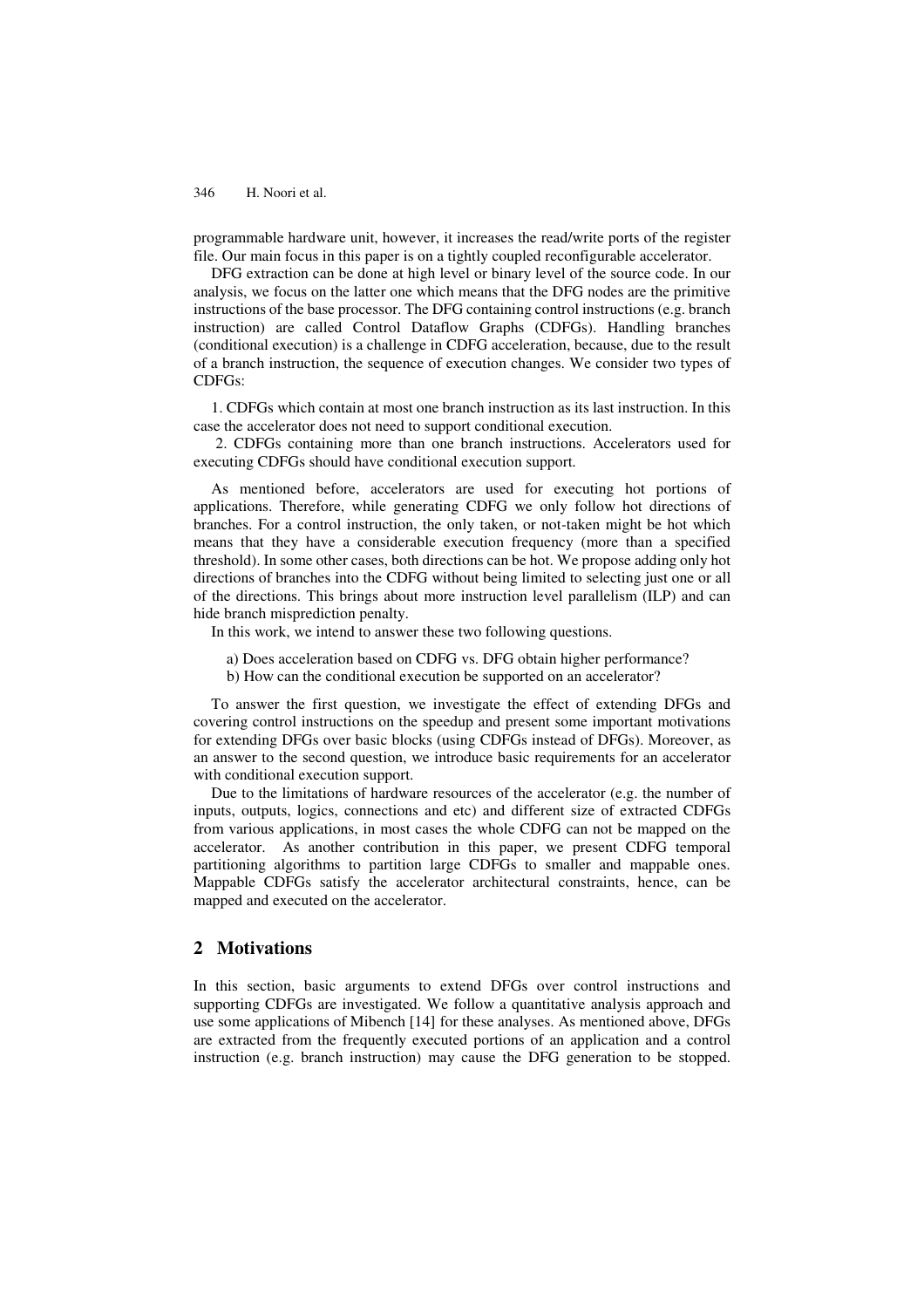Therefore, short distance control instructions may result in generation of small size DFGs (SSDFG). In fact, SSDFGs are not suitable for improving performance in application execution and have to be run on the base processor [11] because they do not offer any more speedup.

In Fig. 1, a piece of a main loop of *adpcm(enc)* has been shown. *adpcm(enc)* is an application program which includes a loop which consumes 98% of total execution time. The critical portion of application contains 3 loads and 12 branch instructions. According the location of branch instructions, 4 DFGs can be extracted from the piece of loop that has been shown in Fig 1. Three DFGs from four depicted DFGs in Fig. 1 are SSDFGs (have the length less than or equal to 5 (we only execute DFGs which have more than 5 nodes on the accelerator). These SSDFGs do not bring about more speedup and have to be run on the base processor.



**Fig. 1.** Control data flow graph of hot portion of *adpcmc(enc)*

This kind of analysis was accomplished for 17 applications of Mibench [14]. Results of analysis motivate us to use CDFGs instead of DFGs for acceleration. Fig. 2 shows the overall percentage of frequently executed (hot) potion of each application. In addition, this figure shows the fraction of applications that can not be accelerated due to SSDFGs. For example, for *bitcount* application, almost 92% of application is hot. On the other hand, 32% out of 92% of hot portions do not worth to be accelerated due to the SSDFGs, therefore, they are dismissed from execution on the accelerator. However, analyses show for some applications like *fft*, *fft(inv)* and *sha* which includes few branch instructions, supporting conditional execution results in no considerable speedup, because a small portion of generated DFGs are removed due to SSDFGs.



**Fig. 2.** Fraction of hot portions and eliminated hot portions in applications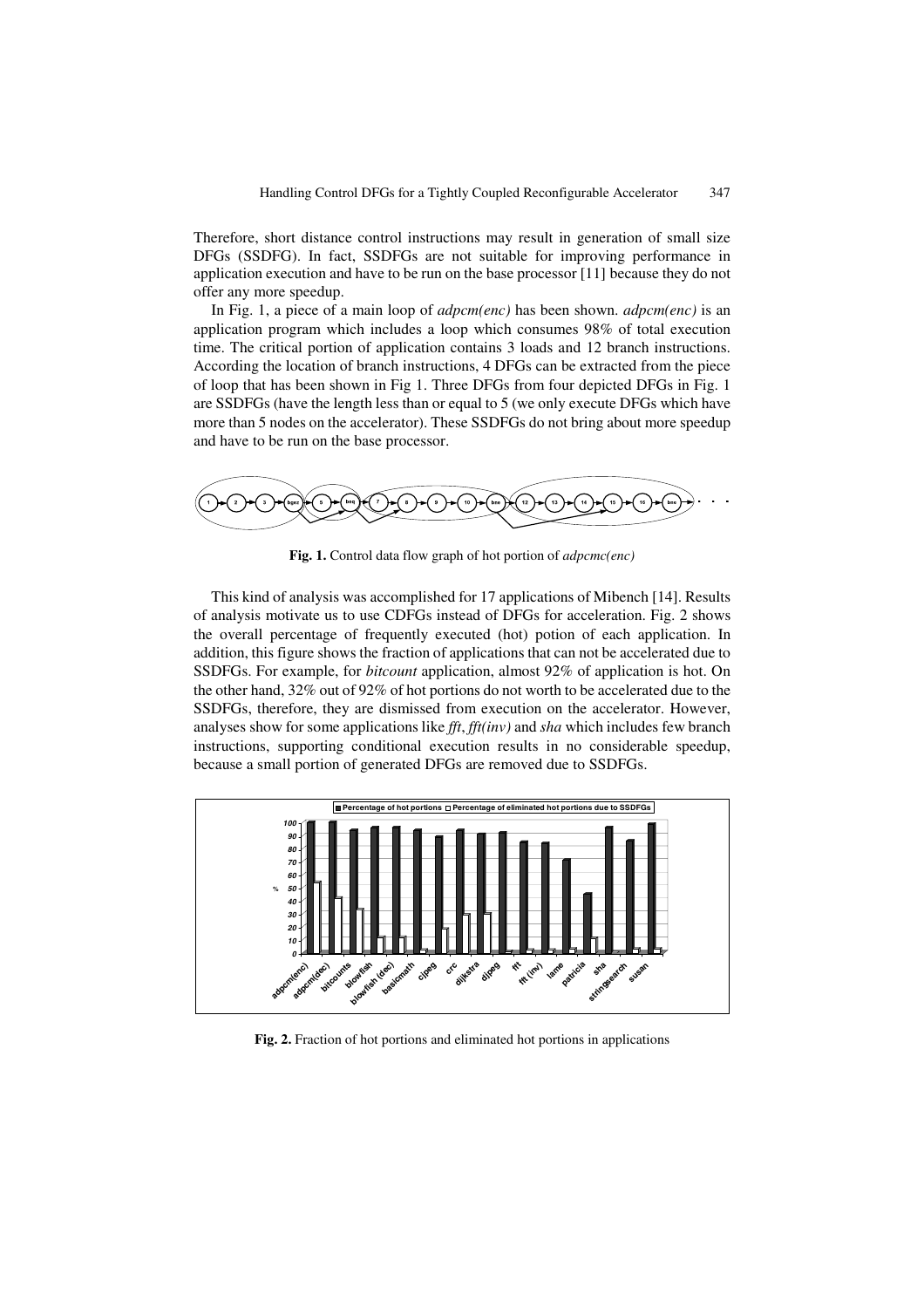Extending DFGs to contain more than one branch instruction and generate the CDFGs vs. DFGs is one solution to prevent many SSDFGs generation. For a control instruction, in some cases only taken or not-taken might be hot and for some others both directions are hot. In latter case, covering both directions may help to the generation of larger CDFGs, hence more parallelism and elimination of branch misprediction penalties. In addition, architecture of the accelerator should be modified to execute the CDFGs. Indeed, appropriate algorithms are required to generate CDFGs considering the specifications of the accelerator.

# **3 Basic Requirements for Architecture with Conditional Execution Support**

To support conditional execution in an accelerator, the capability of branch instruction execution should be added to the accelerator. It is assumed that the proposed accelerator is a coarse grain reconfigurable hardware which is a matrix of functional units (FUs) with specific connections between the FUs. Moreover, each FU like the processor's ALUs can execute an instruction level operation.

In a DFG, the nodes (instructions) receive their input from a single source whereas, in the CDFG, nodes can have multiple sources with respect to the different paths generated by branches. The correct source is selected at run time according to the results of branches. Fig. 3 shows the CFG (contains only control flow of instructions) and DFG for a section of an *adpcm(enc)* loop. Node 8 may receive one of its inputs from nodes 5 or 7. The result of the branch that located in node 6 determines which one should be selected. The nodes that generate output data of a CDFG are altered according to the results of branches as well. Therefore, the accelerator should have some facilities to support conditional execution and generate valid output data. Predicated execution is one technique [16].



**Fig. 3.** Control flow (a) and data flow graphs (b) for a part of *adpcm(enc)* loop

Predicated execution is an effective technique to remove control dependency of programs running on ILP (Instruction level parallelism) processors. Proposed architecture in [8] uses predicated instructions. With predicated execution, control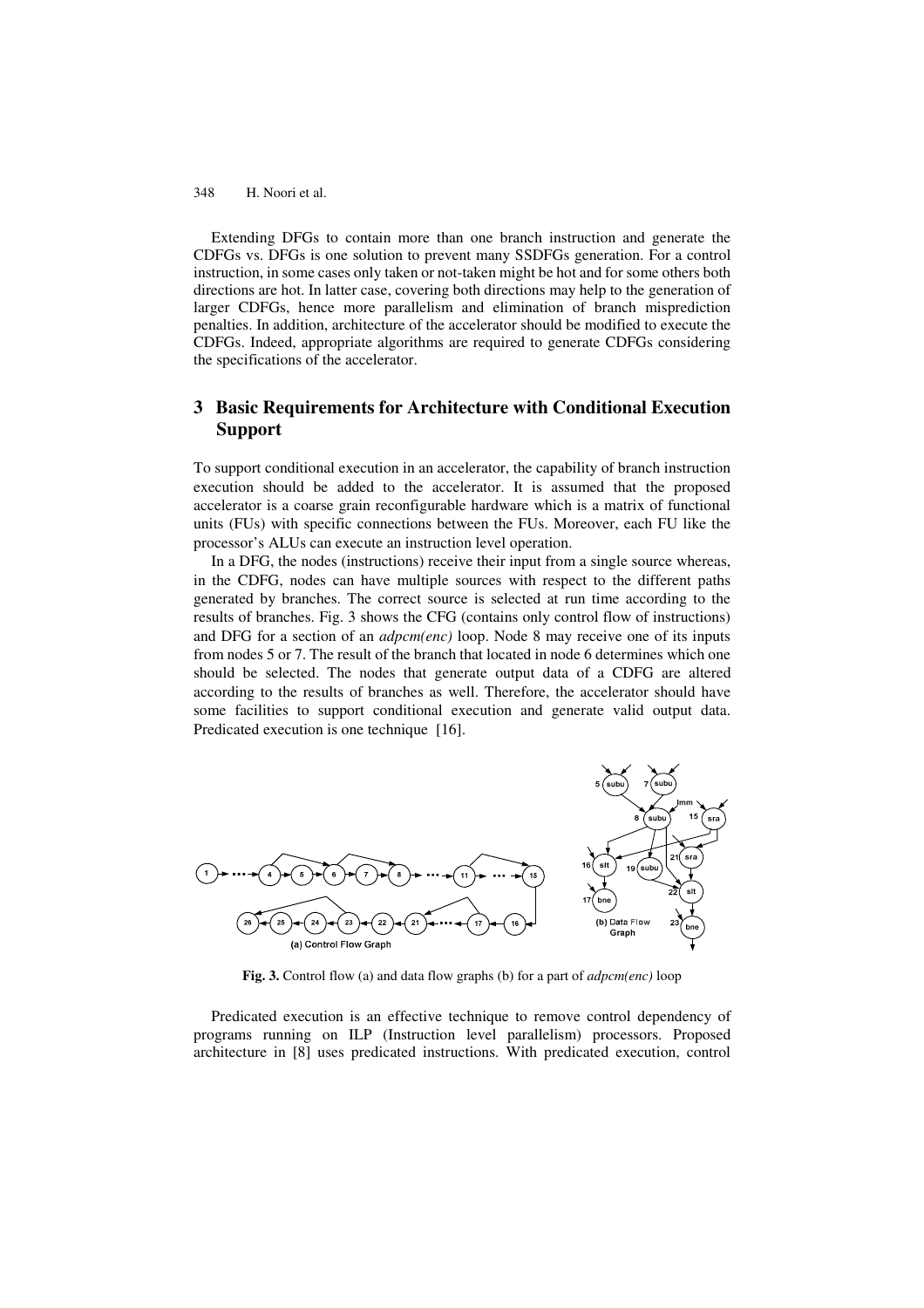dependency is essentially turned into data dependency using predicates. A predicate is a Boolean variable used to represent the control information of a control instruction and to nullify the following instructions associated with it. The following instructions become no-ops if the predicated variable is evaluated to be false. The architecture featuring predicated execution should have radical changes, since every instruction can be predicated and a separated predicated register file is needed. Also, partial architectural support has also been studied [10]. In [10], Mahlke et al. proposed architecture with two new instructions added to the original instruction set to support predicated execution.

In this section, we propose basic requirements of an architecture which can support conditional execution. In the general architecture with conditional execution features, following items are considered to support conditional execution:

a) An FU in the accelerator can receive its inputs directly from accelerator primary inputs or from output of the other FUs.

b) According to the condition of branch instructions, output of each node can be directed to the other nodes from different paths. For example, in Fig. 3 output of node 8 can be routed to nodes 16, 19 or 22. Node 19 will receive the output of node 7 if branch instruction in node 7 is not-taken, otherwise it will be obtained by node 22. Therefore, there may be several outputs for a CDFG and some of them may be valid as its output accelerator final outputs.

According to above mentioned properties, the accelerator architecture must have these following requirements:

- a) Capability of selective receiving of inputs from both accelerator primary inputs and output of other instructions (FUs) for each node.
- b) Possibility of selecting the valid outputs from several outputs generated by accelerator according to conditions made by branch instructions. In this case, no need to modify the FUs.
- c) Accelerator should be equipped by control path besides to data path which provides the correct selection of inputs and outputs for each FU and entire accelerator.

We will give more details on the architecture specifically proposed for an extensible processor in Section 5.

# **4 Algorithms for CDFG Temporal Partitioning**

CDFG extracted from various applications are in different sizes and for some of the CDFGs the whole of it can not be mapped on the accelerator due to the limitations of hardware resources of the accelerator (e.g. number of inputs, outputs, logics and specifically routing resource constraints). Even if the logic resource limitations are considered, some constraints like the routing resource constraints are not applicable in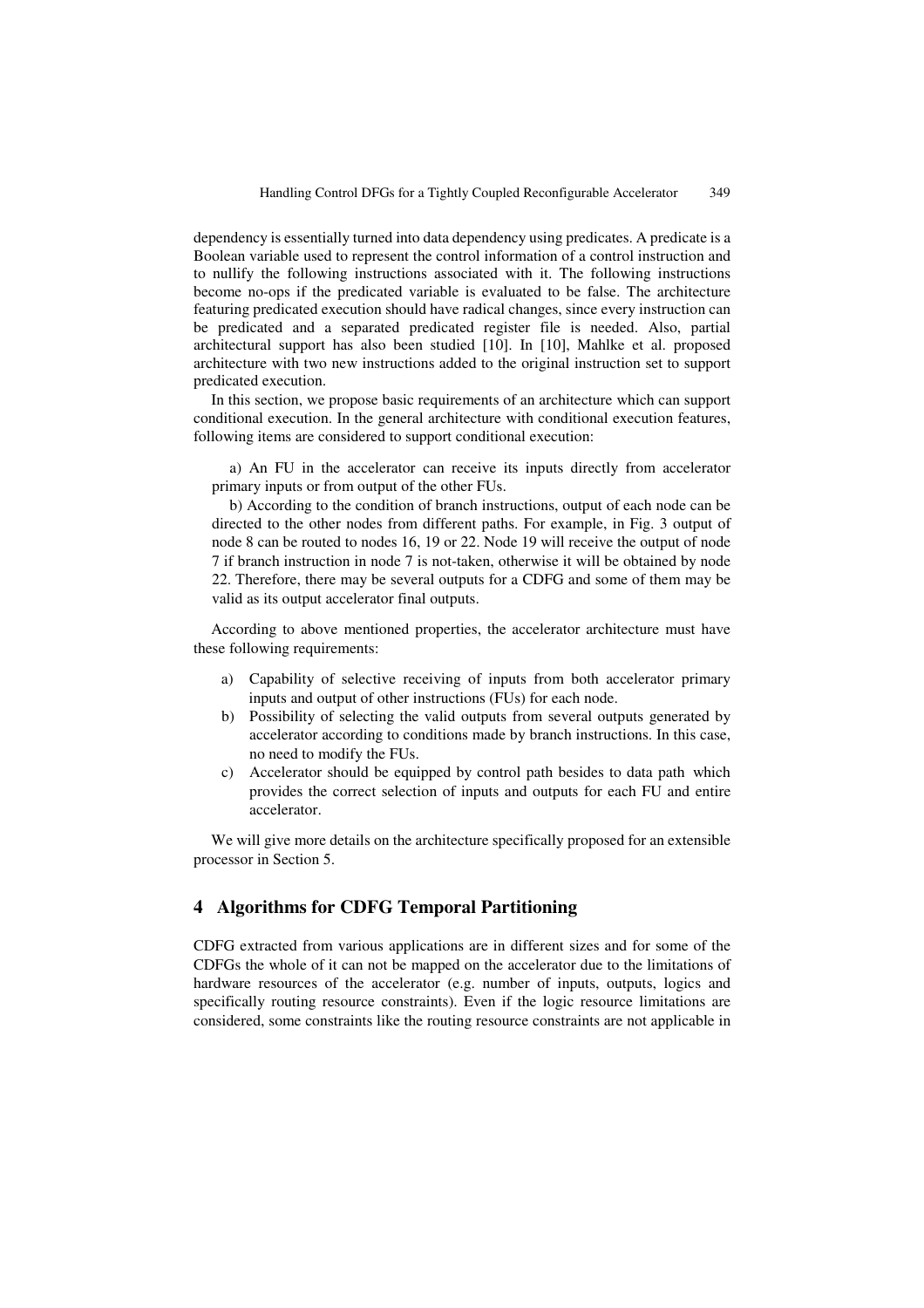CDFG generation phase. Satisfying or violating routing resource constraints can be specified after trying to map a CDFG on the accelerator. Therefore, we investigate some algorithms for partitioning CDFGs under the different hardware resources constraints of the accelerator and introduce a mapping-aware framework which considers the routing resource constraints in CDFG generation process. Temporal partitioning can be stated as partitioning a data flow graph (DFG) into a number of partitions such that each partition can fit into the target hardware and also, dependencies among the nodes are not violated [6].

*Integrated Framework* presented in [11] (based on design flow proposed in [12]) performs an integrated temporal partitioning and mapping process to generate mappable DFGs. This framework takes *rejected* DFGs and attempts to partition them to appropriate ones with the capability of being mapped on the accelerator. The DFGs which are called *rejected* (vs. *mappable*) DFGs are ones that are not mappable on the accelerator due to hardware constraints [11]. Moreover, the partitions obtained from the integrated temporal partitioning process are the same appropriate DFGs which are *mappable* on the accelerator.

Extending the CDFGs to cover hot directions of branch instructions will result in larger CDFGs. Using temporal partitioning algorithms considering the accelerator constraints is a solution to this issue. As the authors knowledge there are small number of algorithms for CDFG partitioning, though a lot of works have been done around the DFG temporal partitioning [1, 6, 12].

In [1] a temporal portioning algorithm has been presented that partitions a CDFG considering target hardware with non-homogenous architecture. Setting control signal values determines a specific path of the data and converts a CDFG to sub-graphs that do not include control instructions. This algorithm considers all states of the control instructions in application to convert corresponding CDFG to a set of DFGs and then it tries to reduce the number of generated DFGs. Using this algorithm the large number of DFGs may be obtained during CDFG to DFG conversion. In addition, the knowledge to different states in application is required to reduce the number of DFGs. In this section, we propose some CDFG temporal partitioning algorithms. The proposed algorithms can also be used as general CDFG temporal partitioning algorithms.

#### **4.1 TP Based on Not-Taken Paths (NTPT)**

This algorithm adds instructions from not-taken path of a control instruction to a partition until violating the target hardware architectural constraints (e.g. the number of logic resources, inputs and outputs) or reaching to a terminator control instruction. A terminator instruction is an instruction which changes execution direction of the program, e.g. procedure or function call instructions and also backward branches (to prevent cycles in CDFG). In fact, a terminator instruction is an exit point for a CDFG. Therefore, in our methodology a CDFG can include one or more exit-points according the different paths achieved based on control instructions conditions. Generating a new partition is started with branch instructions which at least one of their taken or not-taken instructions has not been located in the current partition.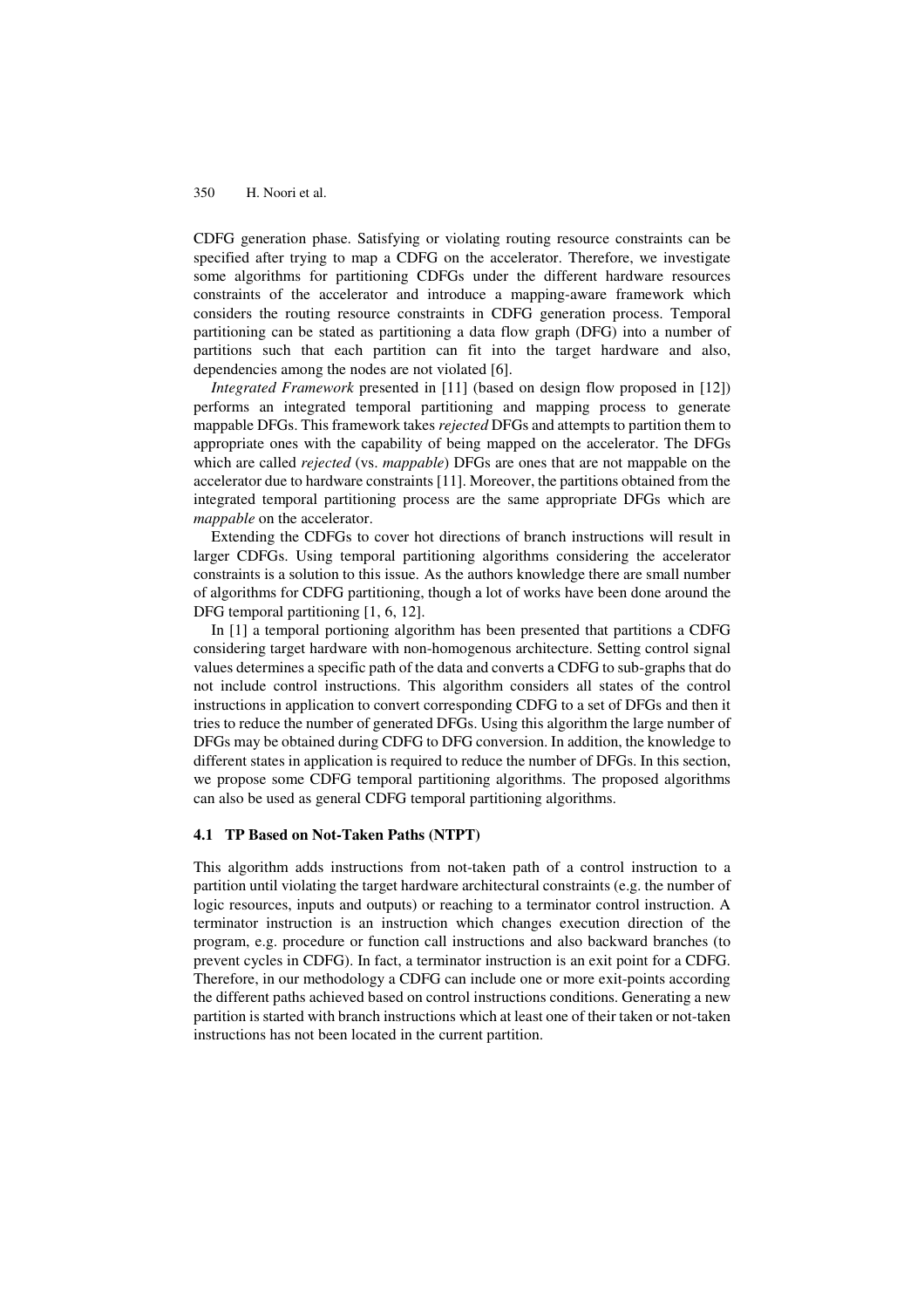## **4.2 Execution Frequency-Based Algorithms**

In NTPT algorithm, instructions were selected only from not-taken paths of branches, whereas execution frequency of taken and not-taken instructions may be different. Our second temporal partitioning algorithm considers the execution frequency (obtained through profiling) of taken and not-taken instructions as an effective factor for selecting the instruction and adding them to the current partition. A frequency threshold is defined to determine that whether instruction is critical or not. Critical instruction means an instruction with a frequency more than the defined threshold. For a branch instruction one of its taken or not-taken instructions or both of them can be critical.

In our frequency-based temporal partitioning algorithm, instructions are added one after another until observing a terminator or a branch instruction. For each instruction, list of all instructions located on its taken and not-taken paths stopping at a terminator are created. All instructions of two lists are added to the current partition if enough space is available. Otherwise the list with higher execution frequency is selected. In this case, the other list is used to create a new partition. If two lists are terminating in a unique instruction, it is attempted to add them to the current partition, so, there is no need to reconfiguration during execution of the current partition instructions.

## **4.3 Evaluating Proposed Algorithms**

The proposed algorithms were compared according to a) the number of generated partitions and b) efficiency factor. The former is a factor that determines the number of reconfigurations required during run-time. The latter has been defined as a factor to show the efficiency of executing CDFGs on the accelerator. Efficiency factor is ratio of the number of clock cycles spent for DFG execution on the base processor to the number of clock cycles on the accelerator. Because of the space limitation we omitted the details of efficiency factor calculation. Larger amount of this factor means lower delay and correspondingly higher speedup. Six applications of Mibench [14] were selected for evaluation of the two proposed algorithms. These applications have considerable number of branch instructions and high potential to get enhanced performance using the conditional execution supporting features (Fig. 2). In addition, in these applications the large numbers of SSDFGs are generated due to the many short distance branch instructions. Comparison of two NTPT and execution frequency-based temporal partitioning algorithms was accomplished with respect to the average number of partitions (CDFGs) generated and the efficiency factor. According to Fig. 4, using NTPT algorithm, small number of partitions is obtained for all of the benchmark applications. We removed all small length CDFGs (SSDFGs) from the CDFG set generated by the temporal partitioning algorithms.

On the other hand, results obtained show that the NTPT algorithm has more or equivalent efficiency in comparing with frequency-based algorithm (Fig. 5). Though, the NTPT algorithm is a simpler approach for temporal partitioning, but it may bring about more efficiency comparing with the frequency-based algorithm which is more complicated. Some compilers which are used for VLIW processors move hot instructions to the not-taken part of branch instructions to avoid the pipeline flushing [9, 19]. For the applications have been modified by this kind of compliers, using NTPT algorithm is suggested. However, we do not claim that the NTPT algorithm does better for all critical portions of applications.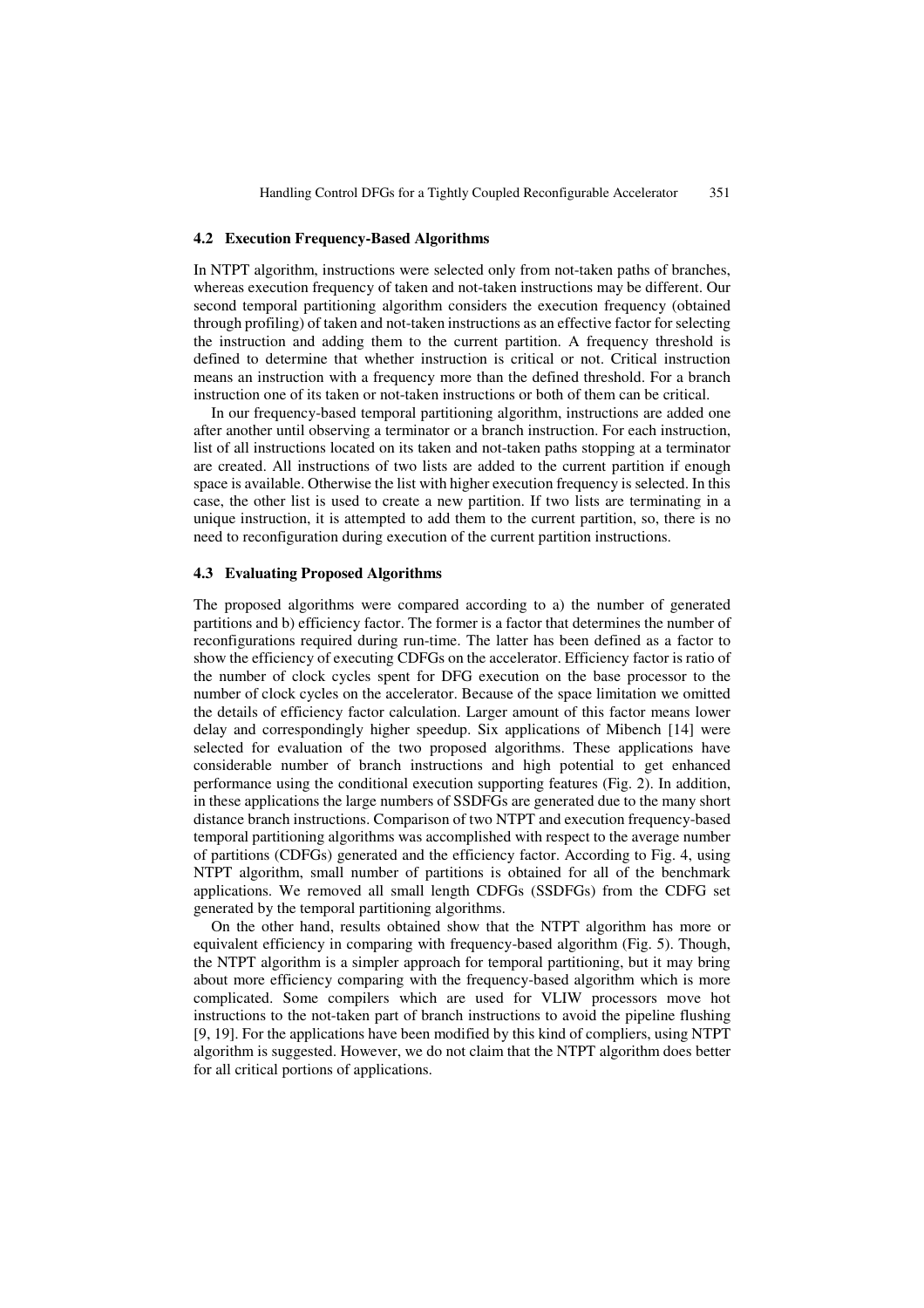

**Fig. 4.** Comparison of the number of partitions **Fig. 5**. Comparison of the efficiency factor

# **5 Case Study: Extending an Extensible Processor to Support Conditional Execution**

AMBER is an extensible processor introduced in [15] targeted for embedded systems with the aim of accelerating application execution. Other tightly coupled accelerators have been proposed in [3, 4, 13, 19, 21]. The reconfigurable functional unit (RFU) in AMBER acts as an accelerator and can not support conditional execution. The basic requirements represented in Section 3 are applied for extending the AMBER's RFU to support conditional execution.

# **5.1 General Overview of AMBER**

AMBER has been developed by integrating a base processor with three other main components [15]. The base processor is a general RISC processor and the other three components are: profiler, sequencer and a coarse grain reconfigurable functional unit (RFU). Fig. 6(a) illustrates the integration of different components in AMBER.

The *base processor* is an in-order RISC processor that supports MIPS instruction set. The *profiler* does the profiling for running applications through looking for hot portions which are usually in loops and functions. The *sequencer* mainly determines the microcode execution sequence by selecting between the RFU and the processor functional unit. The *RFU* is based on array of 16 functional units (FUs) with 8 input and 6 output ports. It is used in parallel with other processor's functional units (Fig. 6(b)). RFU reads (write) from (to) register file. In the RFU, the output of each FU in a row can be used by all FUs in the subsequent row [15].

AMBER has two operational modes: the *training* and the *normal mode*. The training mode is done offline. In this phase, target applications are run on an instruction set simulator (ISS) and profiled. AMBER enters the training mode once and after detecting start addresses of the hot portions, generating configuration bit-streams for extracted DFGs and initiating sequencer tables it switches to the normal mode. In the normal mode, using the RFU, its configuration data (from configuration memory) and sequencer DFGs are executed on the RFU. More details on AMBER and its components are out of scope of this paper and can be found in [15].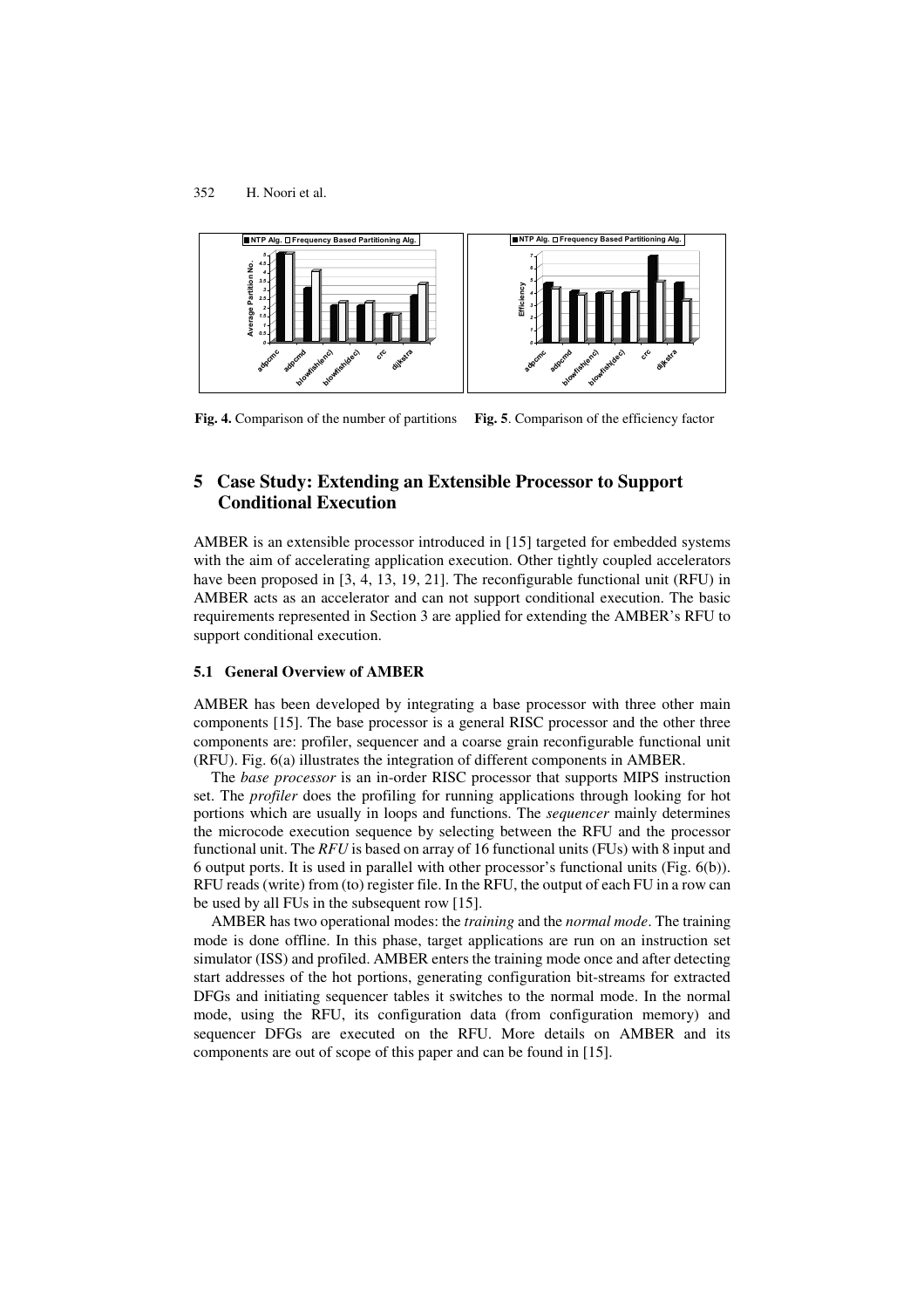

**Fig. 6.** Integration of main components in AMBER (a) RFU general architecture (b)

## **5.2 Extending AMBER RFU to Support Conditional Execution**

In this section, we apply the basic requirements introduced in Section 3 to RFU used in AMBER. First, we propose conditional data selection muxes for controlling selectors of muxes used for FU inputs and outputs of the RFU. Fig. 7 shows an example of a RFU (with 5 FUs) without supporting conditional execution. On the other hand, the hardware has been modified as shown in bottom part of Fig. 7 to support conditional data selection.

In the proposed architecture, the selector signals of muxes used for choosing data for FU inputs (the Data-Selection-Mux), along with the RFU output and exit point (not shown in the figure) are each controlled by another mux (the Selector-Mux). The inputs of Selector-Mux (one-bit width) originate from the FUs (which execute branches) of the upper rows and the configuration memory in order to control the selector signals conditionally, as well as unconditionally. The selectors of Selector-Mux are controlled by configuration bits. It should be noted the outputs of FUs are only applied to the Selector-Muxes in the lower-level rows, not in the same or upper rows. A similar structure is used for selecting the valid output data of the RFU.



**Fig. 7.** Equipping the RFU to support conditional execution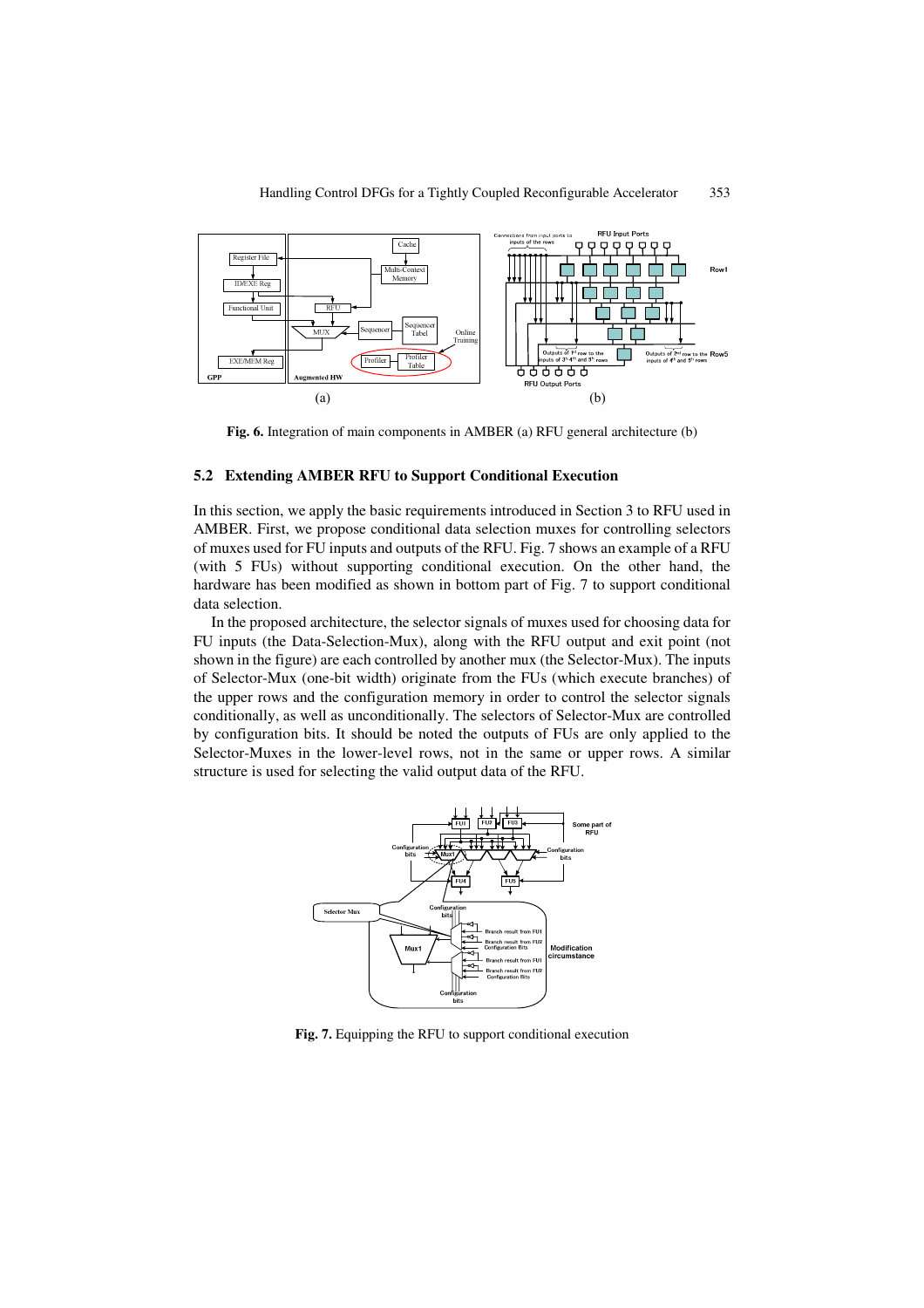For example, suppose a CDFG containing nodes 5, 6, 7, and 8 (Fig. 3) is to be mapped on the modified RFU. The second input of node 8 uses the output of node 5 when node 6 is taken otherwise uses the output of node 7. Nodes 5, 7, 6, and 8 are mapped to FU1, FU2, FU3, and FU5, respectively. Assuming that outputs of FU1, FU2, FU3, and the immediate value have been assigned to inputs 1, 2, 3, and 0 of the *Data Selection Mux* for the second input of FU5. The selector signals of *Selector-Mux* i.e. *Sel1* and *Sel0* are configured to be driven by *Not Branch result from FU3* and *Branch result from FU3*, respectively, using configuration bits*.* When FU3 (node 6) is taken, *Sel1* is 0 and *Sel0* is 1, therefore the output of FU1 (node 5) is selected. When FU3 is not-taken *Sel1* is 1 and *Sel0* is 0, therefore the output of FU2 (node 7) is selected.

### **5.3 Performance Evaluation**

The extended RFU was developed and synthesized using Synopsys tools [20] and Hitachi 0.18 $\mu$ m. The area of the extended RFU is 2.1 mm<sup>2</sup>. Each CDFG needs 615 bits in total for its configuration on the RFU. 375 out of 615 bits is used for control signals. Profiling data was provided by executing applications on the Simplescalar as ISS [18]. Integrated Framework based on NTPT temporal partitioning algorithm is used to generate mappable CDFGs. The required number of clock cycles for executing each CDFG is determined according to depth of CDFG and base processor clock frequency.

We compared the effectiveness of CDFGs versus DFGs. The average number of instructions included in DFGs is 6.39 instructions and for CDFGs is 7.85 instructions. Fig. 8 shows the speedups obtained based on CDFG and DFG compared to the base processor for some applications. The reason for the high speedup obtained by *adpcm* is that it has a main loop with 56 instructions, including 12 branches. For 7 of these branches, both taken and not-taken instructions are hot, so that 27% of branches are mispredicted. Therefore, a big part of executed clock cycles belongs to penalty of the mispredicted branches (18%). For those branches with both directions being hot, the CDFGs include both directions, and hence, the extended RFU architecture eliminates cycles of mispredicted branches. Also, since CDFGs are longer than DFGs, more ILP can be extracted.



**Fig. 8.** Speedup comparison of acceleration approaches based on DFGs and CDFGs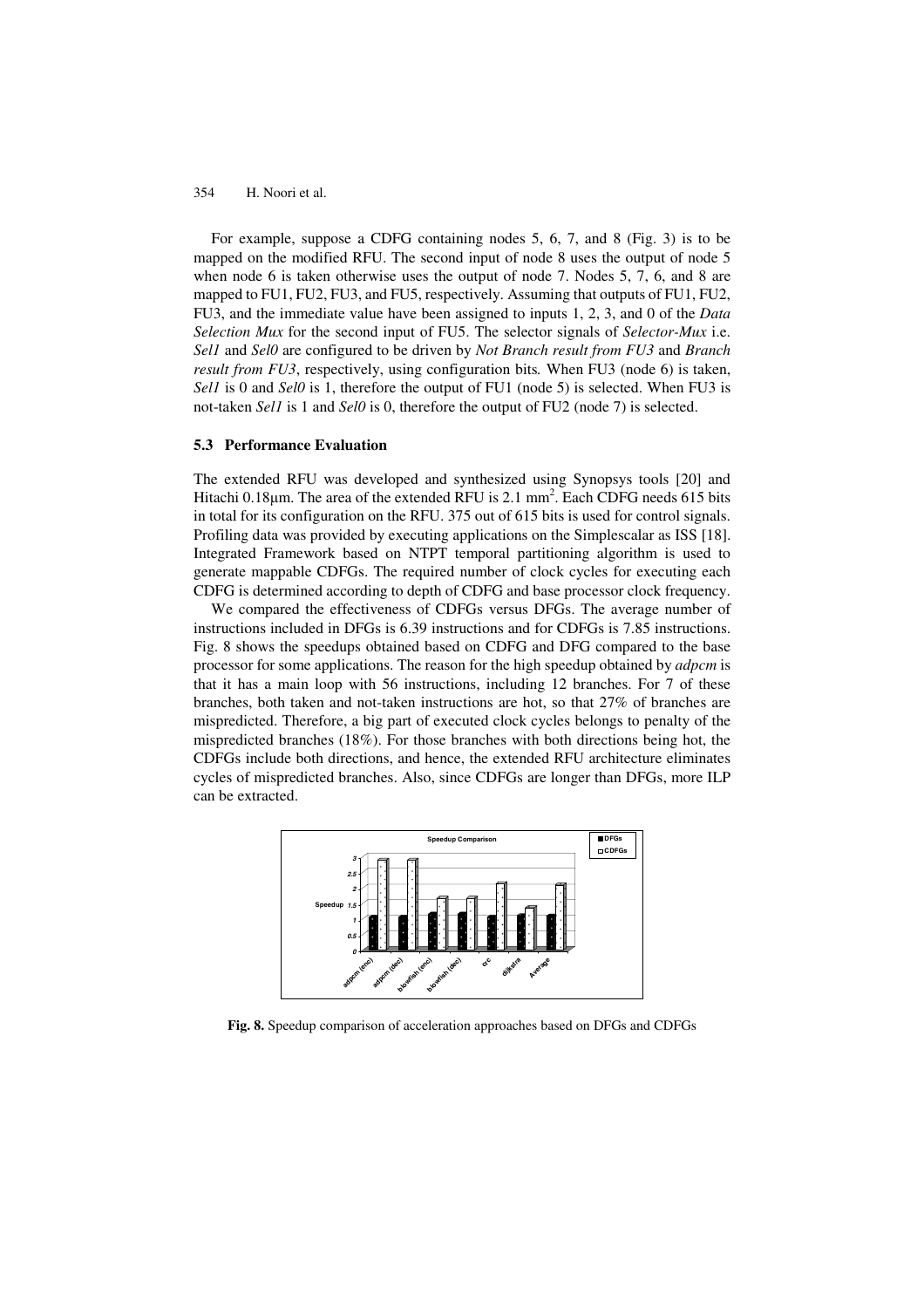# **6 Conclusion**

In this paper, we presented motivation for handling branch instruction in DFGs and extending them to CDFGs. In addition, basic requirements for developing an accelerator featuring conditional execution were presented and some algorithms for CDFG temporal partitioning and generating executable CDFGs on the accelerator were proposed. NTPT is a temporal partitioning algorithm which tries to traverse not-taken path of the branch instructions and partitions the input CDFG. On the other hand, frequency-based temporal partitioning algorithm considers the taken and not-taken frequencies to partition input CDFG. Using this approach it is possible to add both taken and not-taken paths of a branch instruction to a partition. Comparison of these algorithms shows that though NTPT is a simple partitioning algorithm but it generates small number of CDFGs which bring about a comparable and even higher speedup.

To show the effectiveness of supporting conditional execution in hardware, we applied our proposals to the accelerator of an extensible processor called AMBER. RFU was a matrix of functional units which was extended to support the conditional execution. We used an integrated framework based on NTPT algorithm to generated mappable CDFGs on the RFU. These CDFGs are executed on the RFU to accelerate the application execution. Experimental results show the effectiveness of covering branch instructions and using CDFGs versus DFGs.

# **Acknowledgement**

This research was supported in part by the Grant-in-Aid for Creative Basic Research, 14GS0218, Encouragement of Young Scientists (A), 17680005, and the 21st Century COE Program.

# **References**

- [1] Auguin, M, Bianco, L, Capella, L, Gresset, E. Partitioning conditional data flow graphs for embedded system design, Proc. of ASAP 2000 (2000) 339-348
- [2] Carrillo, J. E, Chow, P. The effect of reconfigurable units in superscalar processors, Proc. of the ACM/SIGDA FPGA (2001) 141-150
- [3] Clark, N, Blome, J, Chu, M, Mahlke, S, Biles, S, Flautner, K. An architecture framework for transparent instruction set customization in embedded processors, Proc. ISCA (2005) 272-283
- [4] Clark, N, Zhong, H, Mahlke, S. Processor acceleration through automated instruction set customization, MICRO-36 (2003)
- [5] Hauck, S, Fry, T, Hosler, M, Kao, J. The Chimaera reconfigurable functional unit, IEEE Symp. on FPGAs for Custom Computing Machines (1997) 206-217
- [6] Karthikeya M and Gajjala P and Bhatia D, Temporal partitioning and scheduling data flow graphs for reconfigurable computers, IEEE Transactions on Computers, 48 (6) (1999) 579-590
- [7] Kastner, R, Kaplan, A, Sarrafzadeh, M. Synthesis techniques and optimizations for reconfigurable systems, Kluwer-Academic Publishers (2004)